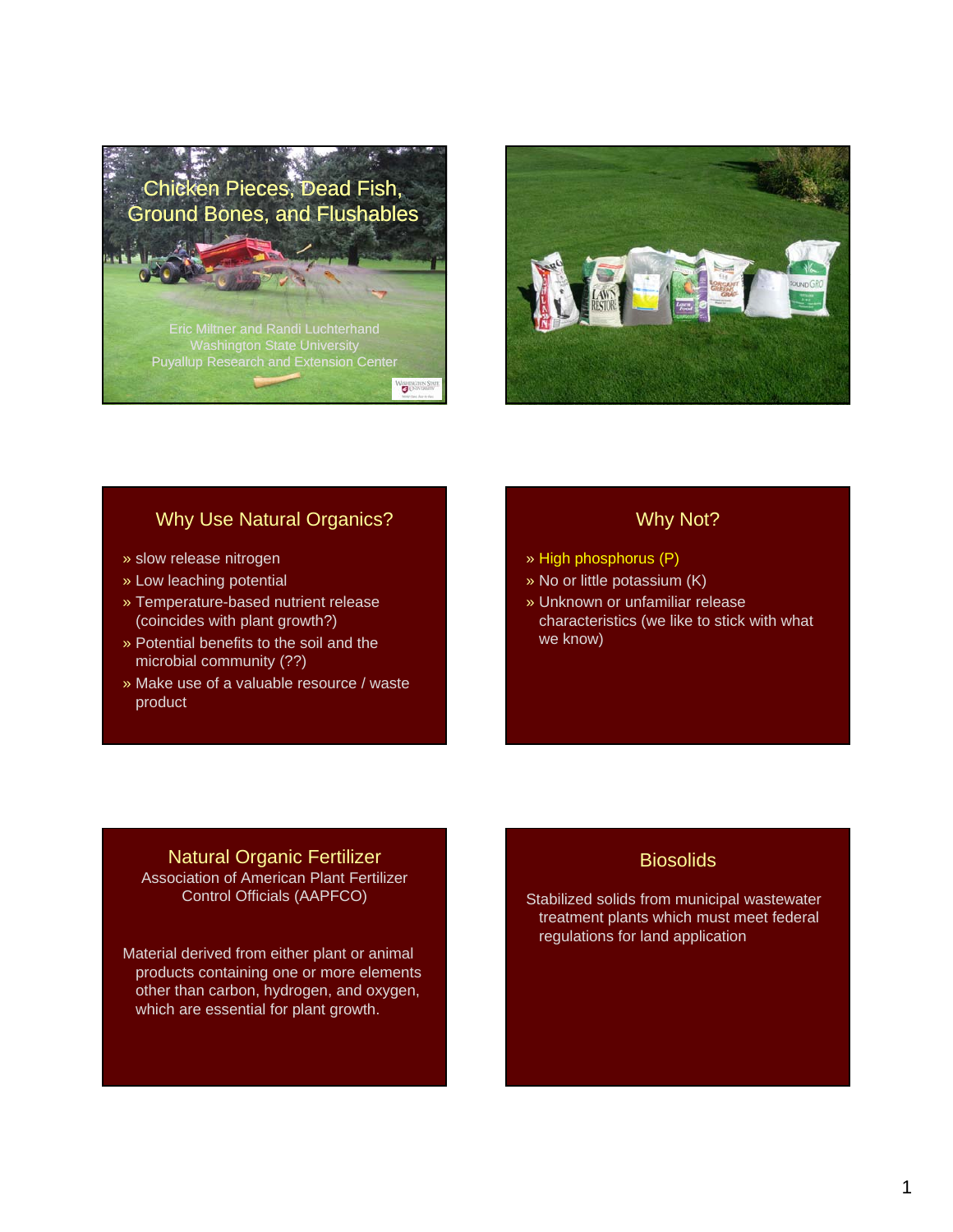Synthetic organic fertilizers – urea, coated ureas (PCU, PCSCU), matrix products (e.g. Duration), methylene urea (MU) and ureaformadehyde (UF), IBDU.



### Feather meal, hydrolyzed poultry feather meal



- » 13% N
- » Slow release
- » Feathers processed at 285F

# Poultry waste, poultry manure



- » May contain solid and/or liquid waste, bedding material
- » Thermally dehydrated

# Soybean Meal

- » 7% N, 2% P, 1% K
- » Slow release
- » Remaining product following extraction of oil from the beans.

### Alfalfa Meal

- » 3% N, 1% P, 2% K
- » Slow release
- » Dried, ground, pelletized alfalfa

#### Blood Meal

- » 12% N, 1% K
- » Quick release
- » Chelated iron (Fe)

#### Nitrate of Soda

- » 15% N
- » quick release
- » 26% sodium (Na)
- » Mined caliche ore, crushed, dissolved. Nitrate precipitates removed, dried, crystallized, prilled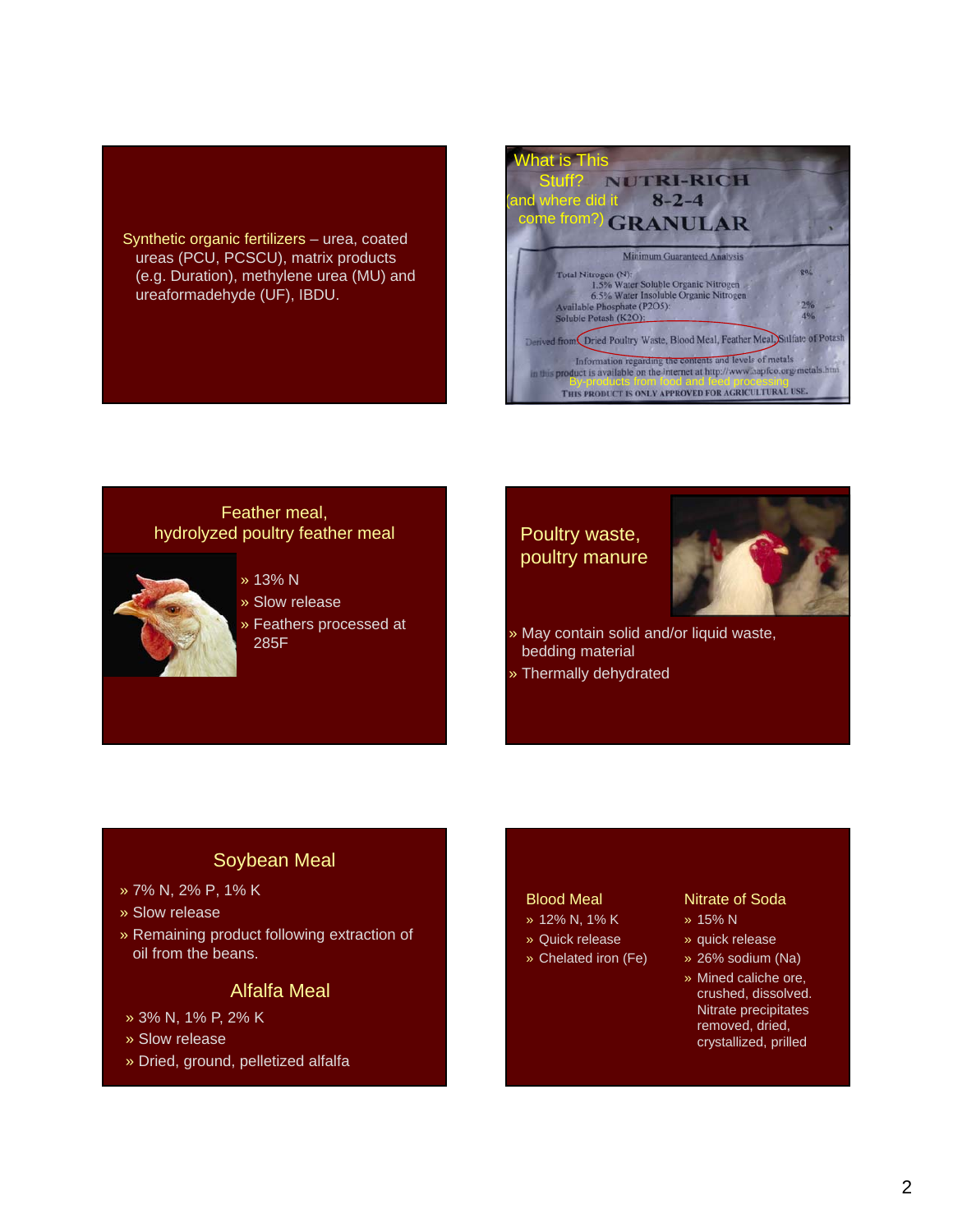### Bone Meal, Steamed Bone Meal, Fish Bone Meal

- » 1% N, 20% P, 23% Ca
- » slow release
- » Dried, ground, steamed, pressure cooked to remove fat, proteins, fibers

#### Biosolids

- » Solids remaining from wastewater treatment process
- » Class A biosolids are treated (heat or chemically) to destroy pathogens
- » Dried, screened
- » No permit needed to apply Class A biosolids





# A Brief History …

WSDA funded study ('99 – '02) addressing public agency recommendations– mowing heights, N rates, N sources

|                   |                |                     |                |                     | Turfgrass Quality $(1 - 9, 5 =$ acceptable) |                     |
|-------------------|----------------|---------------------|----------------|---------------------|---------------------------------------------|---------------------|
| N<br>Source       | 2000<br>Spring | 2000<br><b>Fall</b> | 2001<br>Spring | 2001<br><u>Fall</u> | 2002<br>Spring                              | 2002<br><u>Fall</u> |
| <b>Nat</b><br>Org | 5.3            | 5.4                 | 5.2            | 4.7                 | 5.2                                         | 4.7                 |
| Syn               | 5.4            | 5.0                 | 5.5            | 5.1                 | 6.0                                         | 5.2                 |
|                   | ns             | **                  | ns             | **                  | **                                          | **                  |

|          |         | Broadleaf weeds (#) |         |  |  |
|----------|---------|---------------------|---------|--|--|
| N Source | Nov '00 | Nov '01             | Nov '02 |  |  |
| Nat Org  | 20      | 25                  | 22      |  |  |
| Syn      | 8       | 11                  | 9       |  |  |
|          | **      | 火火                  | **      |  |  |

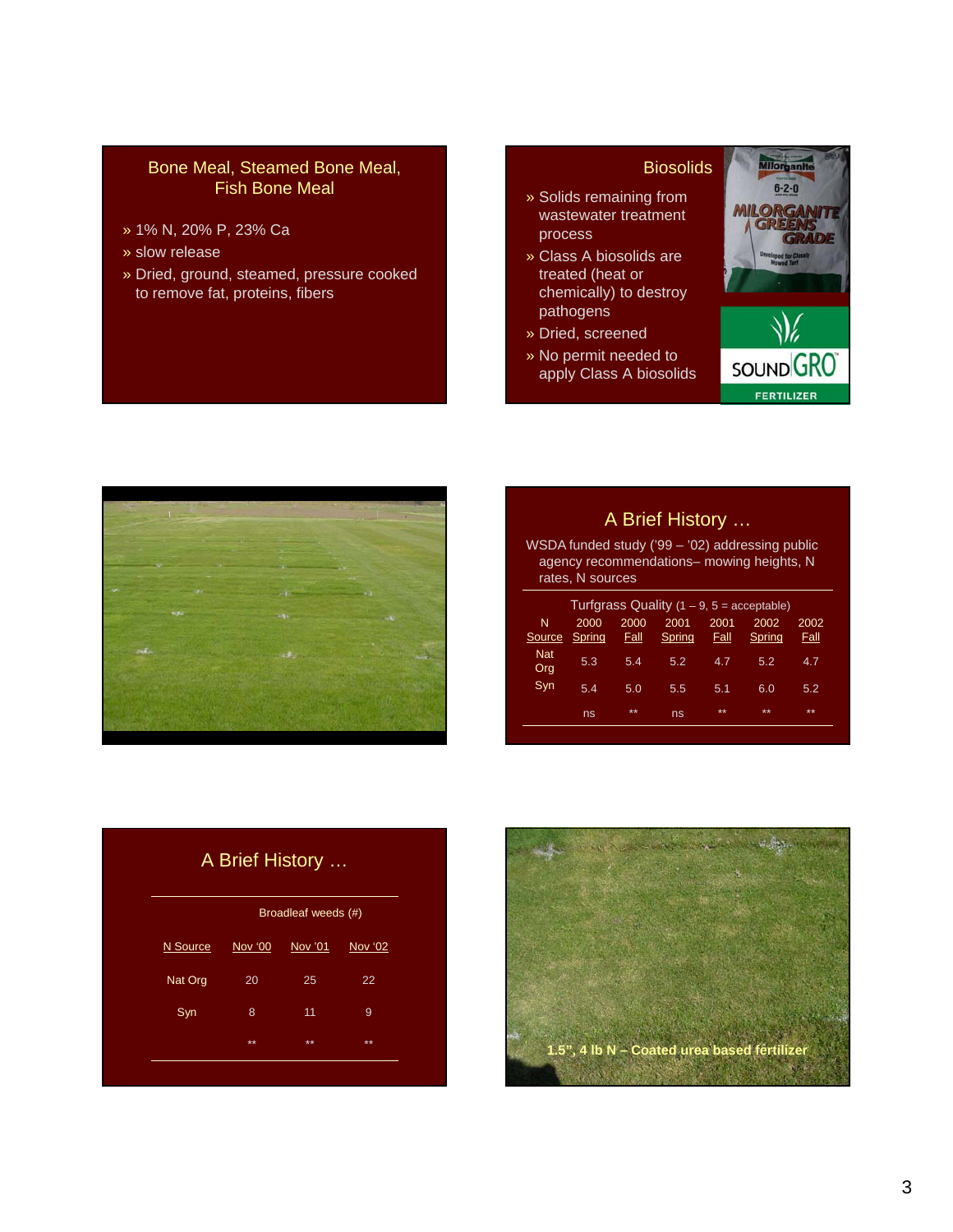



# **AMAL ALBERTA** WSDA – Turf Response to Natural Organic Fertilizers

- » 5 natural organic fertilizers, 4 others
- » 4 applications per year (Apr, June, Sept, Nov), 1 lb N / M each, PR 2" ht.
- » Weed populations
- » N availability / uptake (Apparent Nitrogen Recovery), turf quality
- $\rightarrow$  4 yrs into project (data complete for  $\sim$ 3
- yrs)
- » Milorganite  $6 2 0$ Biosolids
- » Nature's Intent  $9 3 4$ Feather meal, steamed bone meal
- » Richlawn  $5 3 2$ Dried poultry manure
- » Ringer Lawn Restore 10 2 6
- Hydrolyzed poultry feather meal, nitrate of soda, bone meal, soybean meal
- » Whitney Farms  $8 2 4$ Blood meal, dried poultry waste, feather meal, bone meal
- » Best Turf K  $24 3 10$  PCSCU 67% slow
- » Ammonium sulfate, calcium nitrate



- » Calculate total N uptake
- » Adjust by subtracting out unfertilized check

### Lb N / M recovered in leaf tissue

| Source        | <b>Jun 07</b> | ANR Jun 07       |
|---------------|---------------|------------------|
| AmS           | 2.7           | 1.4              |
| Cal Nit       | 3.2           | $\overline{1.9}$ |
| <b>PCSCU</b>  | 2.8           | 1.5              |
| <b>Milorg</b> | 2.5           | 1.2 <sub>2</sub> |
| Ringer (fm)   | 2.6           | 1.3              |
| WF(pw)        | 2.3           | 1.0              |
| $NI$ (fm)     | 2.5           | 1.2              |
| $RL$ (pw)     | 2.8           | 1.5              |
| check         | 1.3           | 0                |